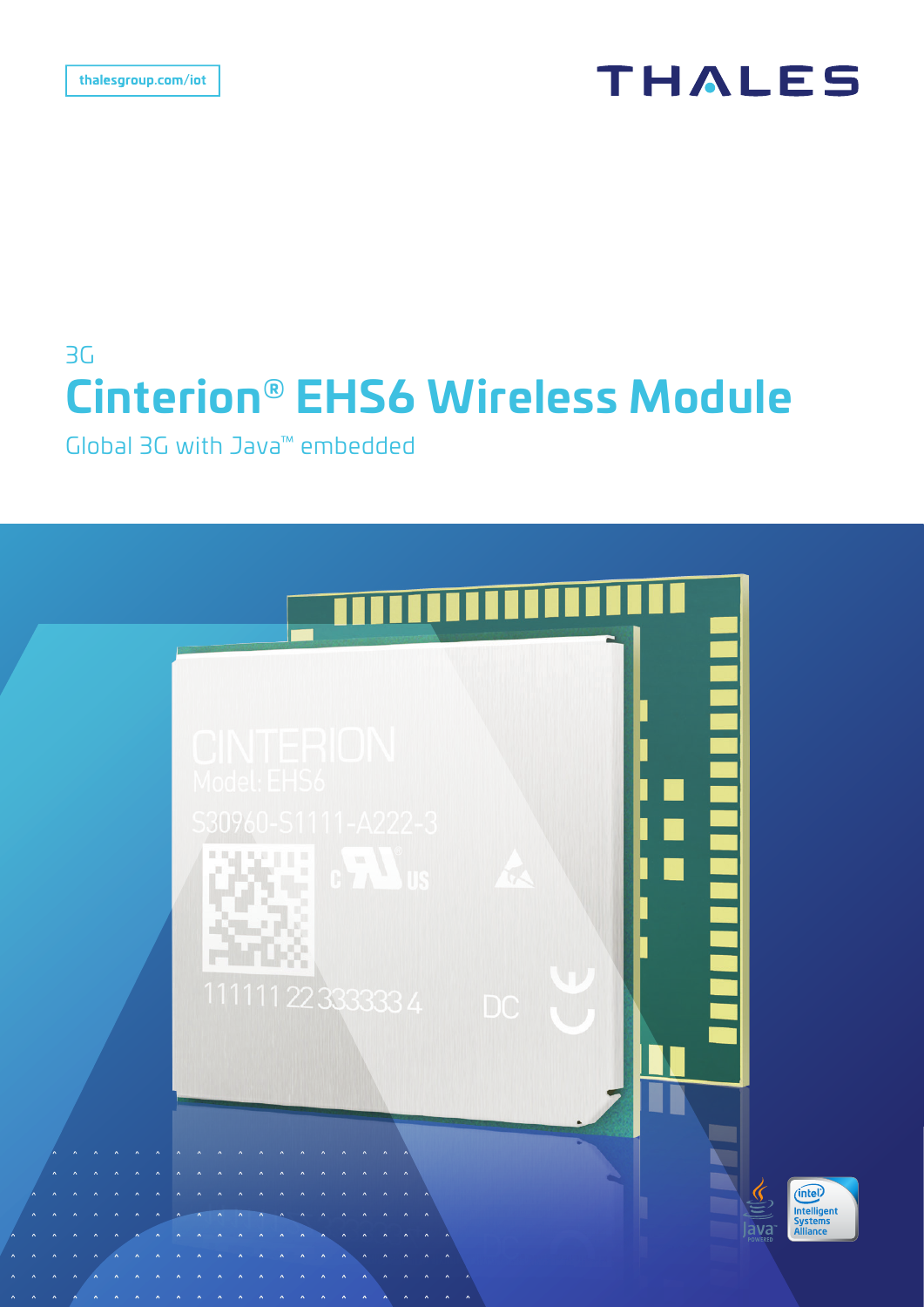# **Cinterion® EHS6 Wireless Module**

Global 3G with Java™ Embedded





The flagship Cinterion® EHS6 is the  $5<sup>th</sup>$  generation of Thales's Java embedded machine-to-machine (M2M) modules, which have simplified highly efficient, end-to-end industrial communication for the last decade. Thales's Java strategy enables customers and partners to leverage the massive lava ecosystem by offering a powerful ARM11 architecture to reduce complexity and speed application integration. The tiny EHS6 module offers the latest Java ME 3.2 client runtime platform optimized for resourceconstrained M2M applications. It significantly reduces total cost of ownership (TCO) and time to market by sharing internal resources such as memory, a large existing code base and proven software building blocks.

The improved Java concept uses Multi MIDlet Java execution to simultaneously host and run multiple applications and protocols. An extended security concept with the latest TLS/SSL engine provides secure and reliable TCP/IP connectivity while an enriched internal flash file system enables free of charge firmware updates over-the-air (FOTA) when required. Sophisticated sandbox modeling and layered architectures simplify device management (DM) and separate mobile network operator approvals from application code development, allowing simultaneous progress of both phases for a shorter time to market.

Providing the capability for multiple designs from one solution, the newest addition to Thales's Industrial platform is an ideal module for M2M applications migrating from 2G to 3G that require cost efficiency along with global connectivity. EHS6 offers five band HSPA to support high bandwidth connectivity, enabling speeds up to 7.2 Mbps in downlink and 5.7 Mbps in uplink and rounds out the existing portfolio comprised of the Evolution platform.

EHS6 comes in Thales's unique Land Grid Array (LGA) package perfectly suited to the manufacturing needs of small, high-volume M2M devices with a focus on reliable and efficient processes. The ultra compact hardware design incorporates minimal power consumption, optimized heat dissipation even under harsh operating conditions and an extended product lifecycle to guarantee long product availability. EHS6 supports common industrial interfaces such as USB, serial interfaces, I²C and various GPIO's to be connected with the Java engine.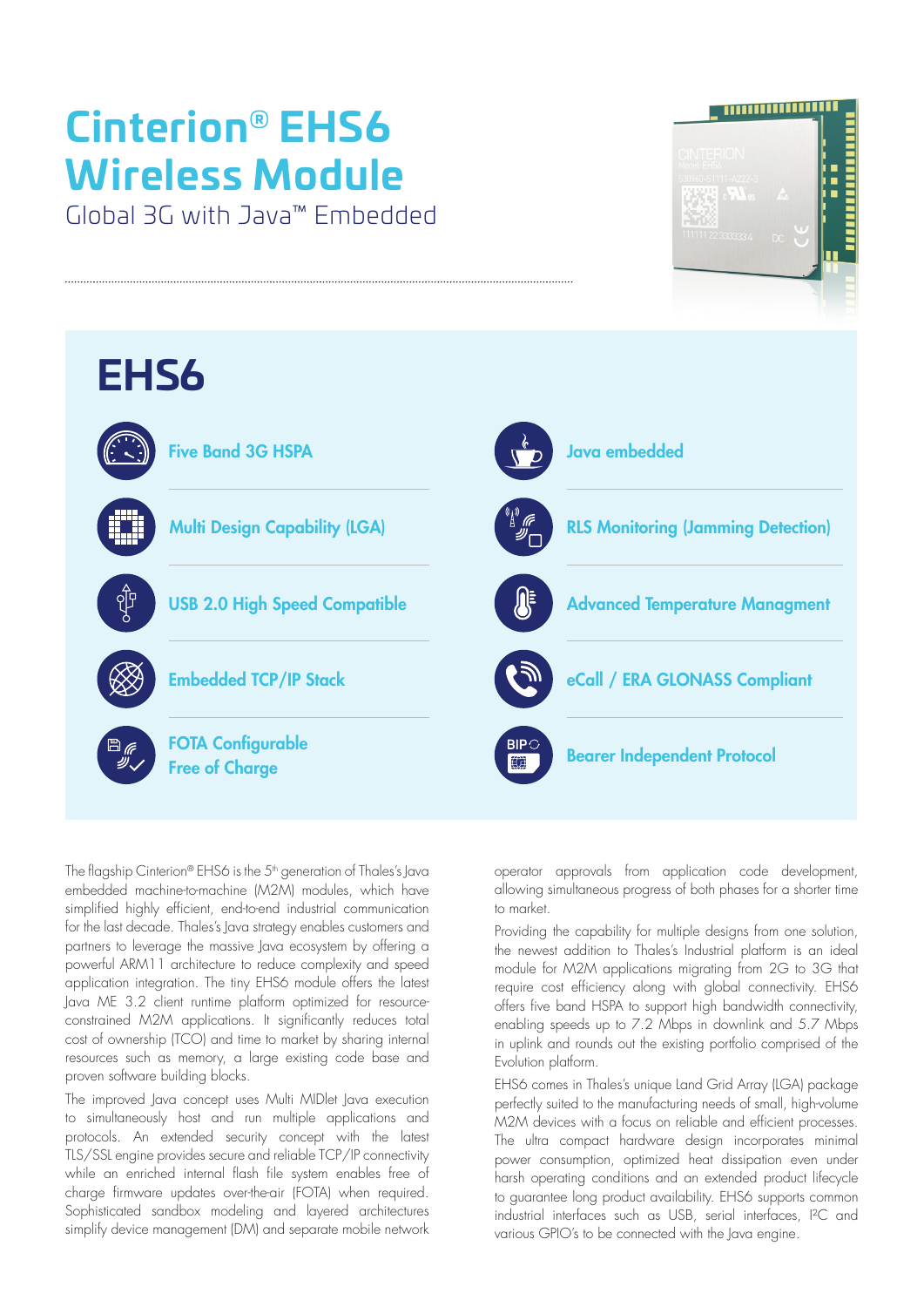## Global 3G with Java™ Embedded



## Thales M2M Support includes:

- **Personal design-in consulting for hardware and** software
- **I** Extensive RF test capabilities
- **I** GCF/PTCRB conform pretests to validate approval readiness
- Regular training workshops

## Cinterion® EHS6 Features

## General Features

- **3GPP Rel.7 Compliant Protocol Stack**
- **Five Bands UMTS (WCDMA/FDD)** Bands: 800, 850, 900, 1900 and 2100 MHz
- **I** Quad-Band GSM Bands: 850, 900, 1800 and 1900 MHz
- **I** SIM Application Toolkit, Class 3, with BIP and RunAT support
- **I** Embedded IP stack
- **Control via standardized and extended** AT commands (Hayes, TS 27.007 and 27.005)
- **TCP/IP stack access via AT command and transparent** TCP services
- **Secure Connection for client IP services**
- Internet Services TCP/UDP server/client, DNS, Ping, FTP client, HTTP client
- **Supply voltage range 3.1 4.5 V, highly optimized for** minimal power consumption. (Baseband) Supply voltage range 2.8 - 4.5 V (RF-PA)
- Dimension: 27.6 x 25.4 x 2.3 mm
- **Neight: 3 g**
- Operating Temperature: -40 °C to +90 °C

#### BIP (Bearer Independent Protocol)

BIP secures broadband speed to eUICC (MIM / classic) to enable On-Demand Provision Service (OPS) and Remote Application Management by direct communication between eUICC and network based on internal TCP/IP stack. As a result it enables instant data connectivity on 1st use of a device, as well as a flexible mobile subscription throughout the lifecycle and a reduced number of customer device variants.

#### Analog Audio

The EHS6 platform incorporates a variant supporting high quality digital and analog audio, which is often needed in alarm systems or e-call/ERA GLONASS solutions.

#### Java™

Java offers easy and fast application development, a broad choice of tools, high code reusability, easy maintenance, a proven security concept, on-device debugging as well as multithreading programming and program execution.



Local engineers, a competent helpdesk, a dedicated team of R&D specialists and an advanced development center are the hallmarks of our leading support offer.

## **Specifications**

- HSDPA Cat.8 / HSUPA Cat.6 data rates DL: max. 7.2 Mbps, UL: max. 5.76 Mbps
- **I** EDGE Class 12 data rates DL: max. 237 kbps, UL: max. 237 kbps
- GPRS Class 12 data rates DL: max. 85.6 kbps, UL: max. 85.6 kbps
- **I** EU eCall and ERA/GLONASS support
- **CSD** data transmission up to 9.6 kbps, V.110, non-transparent
- SMS text and PDU mode support
- **High quality voice support for handset, headset and** hands-free operation
- Integrated TTY modem
- Speech codec: FR, HR, EFR and AMR